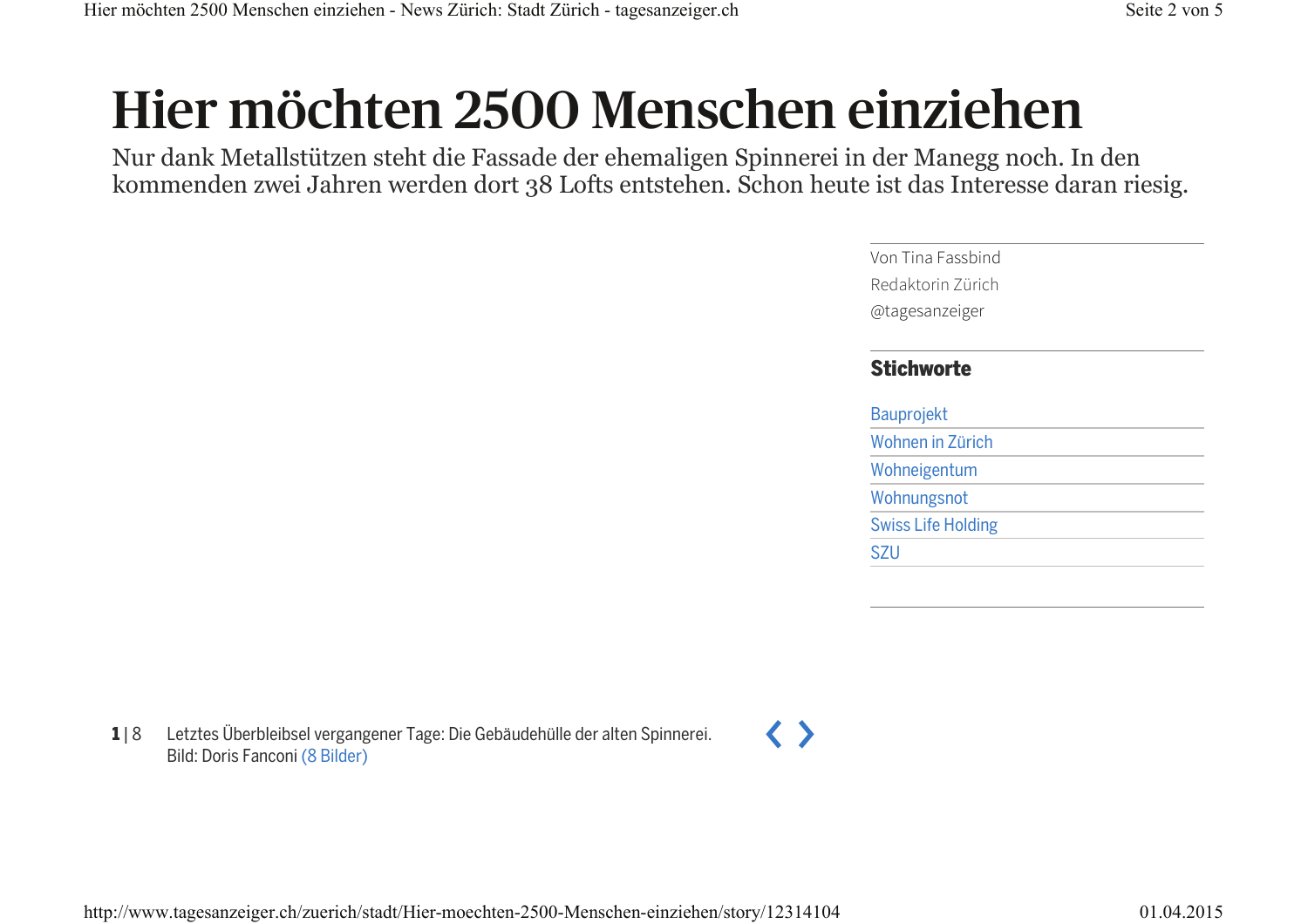Es geht was in der Manegg. Wo sich früher Industriebetriebe aneinanderreihten, entstehen laufend neue Wohnsiedlungen. Gerade wurde das letzte Gebäude der neuen Überbauung Sihlbogen der Baugenossenschaft Zurlinden in Leimbach fertiggestellt. Die Vermietung der 1.5- bis 3.5-Zimmer-Wohnungen und Wohnateliers hat inzwischen begonnen.

Nur wenige Meter weiter in Richtung Stadt Zürich entsteht bereits das nächste Projekt – ein weitaus grösseres. Unter dem Namen Greencity wird auf der ehemaligen Industriebrache Sihl-Manegg in den kommenden vier Jahren ein neues Quartier entstehen. Mit eigenem Schulgebäude und Hotel sowie Bürohäusern und Wohnungsbauten mit insgesamt 740 Wohnungen. Rund ein Drittel davon sind Genossenschaftswohnungen, 290 Wohnungen werden im Stockwerkeigentum verkauft.

#### Fabrikhaus mit eigenem Wasserkraftwerk

Die Abbrucharbeiten auf dem acht Hektaren grossen Areal wurden gestern abgeschlossen. Ein Haus hat den Abrissbirnen in den vergangenen acht Monaten jedoch getrotzt. Wie ein Mahnmal längst vergangener Zeiten erhebt sich die Gebäudehülle einer ehemaligen Spinnerei mitten in der Baugrube. Mächtige Metallverstrebungen stützen das denkmalgeschützte Haus. Das Stützgerüst sichert die Fassade zwar schon seit einigen Jahren, doch erst seit die übrigen Bauten des Areals verschwunden sind, werden die Dimensionen fassbar.

1857 als Weizenhaus gebaut, wurde das Gebäude vier Jahre später zu einer Keramikfabrik erweitert und 1875 als Spinnerei umgenutzt. 1904 übernahm die Sihl Papier die Fabrik. 2007 stellte sie die Produktion ein. Noch im selben Jahr erklärte der Zürcher Stadtrat das Spinnereigebäude für schützenswürdig, woraufhin das

#### **Das Projekt Greencity**



Wo Greencity entstehen wird: Zum Vergrössern bitte anklicken. (Bild: TA-Grafik)

#### So wird das Areal aufgeteilt

Auf dem acht Hektaren grossen Areal entstehen insgesamt 13 Gebäude, deren Fläche folgendermassen aufgeteilt ist:

- · 85'400 m2 Wohnen (740 Wohnungen)
- · 55'000 m2 Büroflächen (3000 Arbeitsplätze)
- 6'600 m2 Einzelhandel/Verkauf
- 10'000 m2 Hotel
- $\cdot$  6'000 m2 Schule

#### **Artikel zum Thema**

Grüne bekämpfen Green-City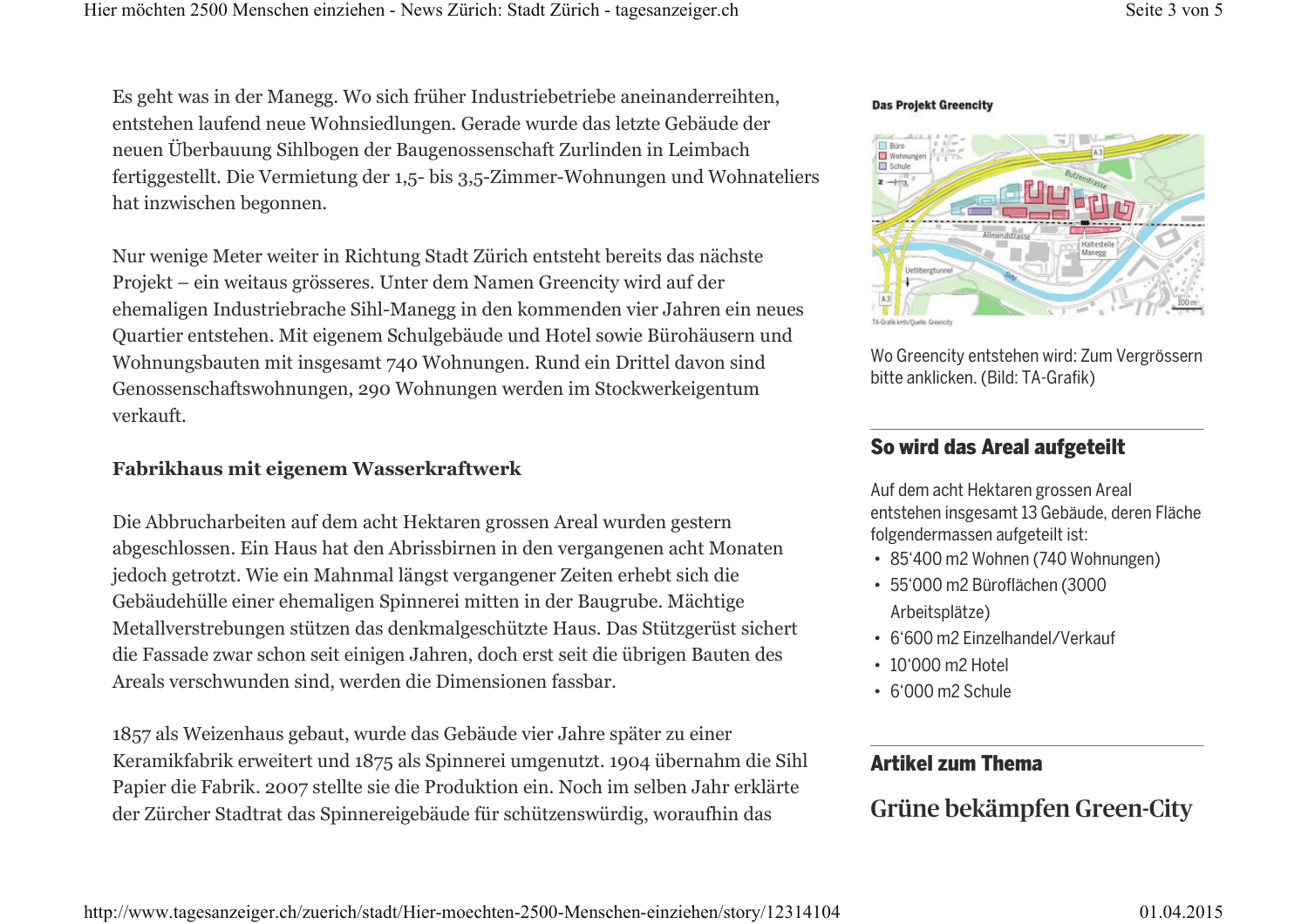Seite 4 von 5

einsturzgefährdete Haus mit dem Gerüst gesichert wurde. Im untersten Stockwerk der Spinnerei befindet sich ein Wasserkraftwerk, das durch einen Sihlkanal gespeist wird. Es ist noch immer betriebstüchtig und soll dereinst auch Greencity mit Strom versorgen.

#### 1,7 Millionen für eine Loft

In dem fast vollständig entkernten Spinnereigebäude entstehen in den kommenden zwei Jahren 38 Lofts mit Wohnflächen von 72 bis über 190 Quadratmetern. Die Preise reichen von 590'000 Franken bis rund 1,7 Millionen Franken. Das Interesse an der aussergewöhnlichen Wohnform ist riesig. «Bis heute haben sich auf unserer Website rund 2400 Personen mit Namen und Adresse registriert», sagt Emily Unser, Mediensprecherin der Generalunternehmung der Total- und Generalunternehmung Losinger Marazzi, die das Areal entwickelt.

Obwohl die Hochbauarbeiten und auch die Vermarktung für die Miet- und Alterswohnungen erst noch beginnen, gehen auch bei der Investorin Swiss Life bereits Anfragen ein. Ähnlich sieht es bei den drei Genossenschaften aus, die in der Greencity bauen werden. Wohnungssuchende müssen sich jedoch gedulden. Die Rekursfrist für die letzte Baubewilligung sei noch nicht abgelaufen, sagt der Informationsbeauftragte der Genossenschaften, Hans Conrad Daeniker. Er geht davon aus, dass diese ungenutzt verstreichen wird. Vor Baubeginn dürften allerdings kaum Wohnungen vergeben werden. «Nachher, nehme ich an, wird es aber schnell gehen.»

#### In vier Jahren ist Greencity gebaut

Die Marazzi AG will in der Manegg das erste Zürcher 2000-Watt-Quartier bauen. Den Grünen und der SP geht der Vorschlag zu wenig weit. Das Projekt droht zu scheitern. Mehr...

Von Beat Metzler 22.01.2010

## Billiger bauen für die Ziele der 2000-Watt-Gesellschaft

Hochbauvorsteher André Odermatt (SP) hält die ehrgeizigen Energiesparziele der Stadt für realistisch. Dafür muss beispielsweise dichter und weniger im Untergrund gebaut werden. Mehr...

06.12.2013

#### **Links**

 $\rightarrow$  Mehr zum Projekt Greencity

### **Die Redaktion auf Twitter**

Stets informiert und aktuell. Folgen Sie uns auf dem Kurznachrichtendienst.

@tagesanzeiger folgen